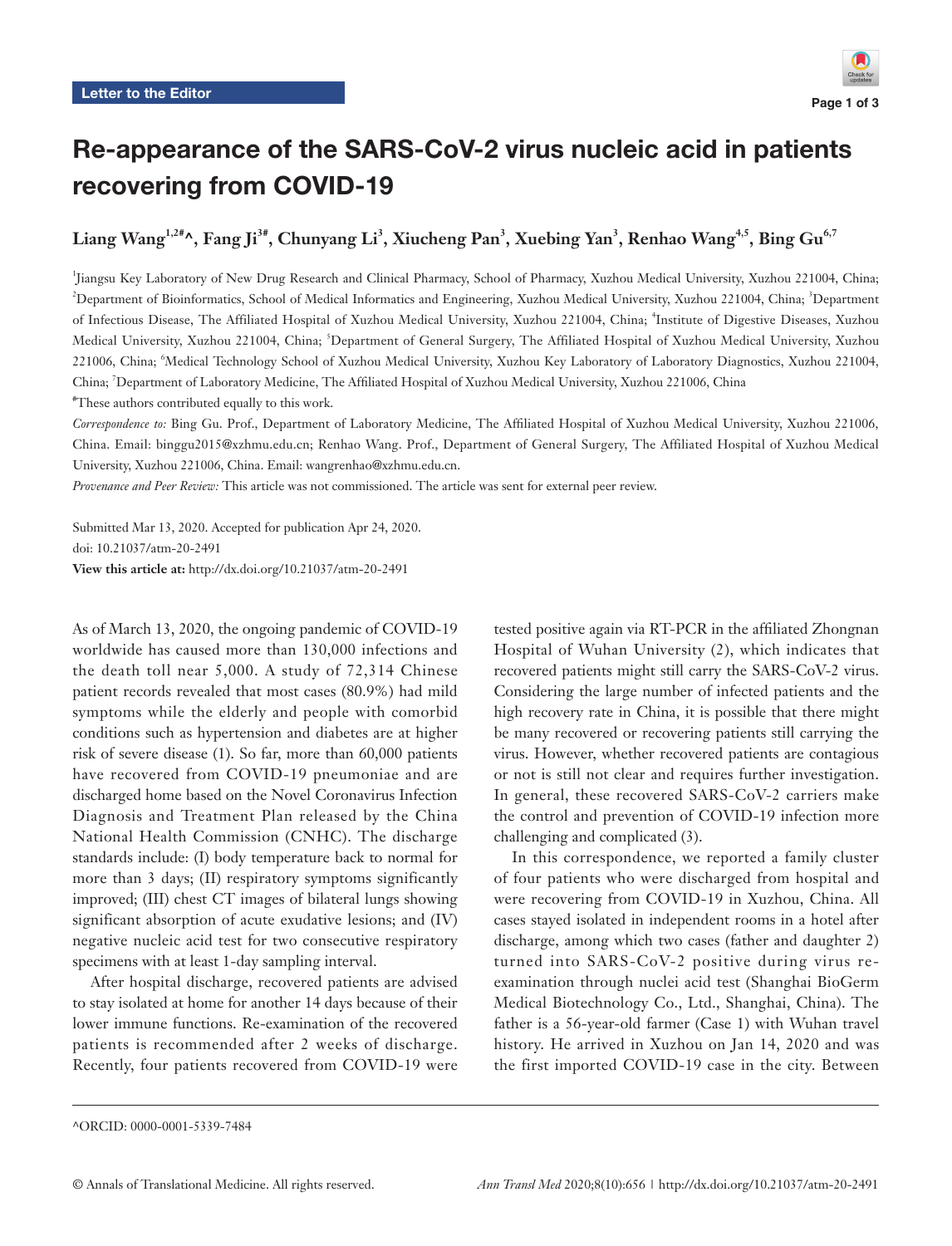

**Figure 1** Timelines of progression in the clinical course in a family cluster of four patients with confirmed COVID-19. Dates of peak body temperature, hospital admission, and discharge were labelled. Real-time fluorescent RT-PCR for SARS-CoV-2 detection (T: throat sample; A:

January 14 and January 22, he had close contacts with his two daughters, a 32-year-old pregnant teacher (Case 2) and a 21-year-old undergraduate student (Case 3). Since January 15, the man took care of his 42-year-old son-inlaw (Case 4, husband of Case 2) admitted to the affiliated hospital of Xuzhou Medical University until January 20. Epidemiological study revealed that Case 1 was the index patient, leading to the infection of other 3 family members. On Jan 29, Case 1 was in severe conditions (breaths per minute ≥30 and oximetry saturation ≤93%). After medical treatment, he was discharged on Feb 9. On Feb 26 and 27, two consecutive nucleic acid tests showed positive results for SARS-CoV-2 through throat swab samples. Another throat swab test for SARS-CoV-2 on Feb 29 was still positive. On March 1 and 2, nuclei acid tests on throat swab samples and anal samples turned into negative. Case 3 is the younger daughter of Case 1. She was also discharged on Feb 9 and re-examed on Feb 26 and 27. Nucleic acid tests were consistently negative on samples from throat swab. However, tests on anal swab samples on Feb 26 and Feb 28 were positive. Nucleic acid tests on anal swab samples turned into negative on March 2. For the two cases, although being re-tested positive for SARS-CoV-2 infection after discharge, whether virus viability nor the quantitative virus load was not available. As for clinical diagnosis, chest

CT scanning images for the two patients with SARS-CoV-2 nuclei acid re-appearance showed obvious absorption of bilateral lung lesions when compared with that at discharge, though high-density areas still exist, which indicates continuing recovery. The other two cases (Case 2 and Case 4) kept negative for SARS-CoV-2 tests after discharge. For a timeline of the progression in the clinical course in the family cluster, please refer to *Figure 1*.

Discovery of SARS-CoV-2 nucleic acid reappearance in recovering patients is alarming. It raises the question of could the low accuracy of nucleic acid tests be responsible for the false negative result during hospitalization or the false positive result during re-examination (4)? In addition, since other swab tests (samples of urea, anus, and blood) are not included in the latest national standard diagnosis plan in China, should it be more reliable to test multiple samples than just throat swab test? What is also interesting to investigate is the viability of viruses detected in samples. Most importantly, are the SARS-CoV-2 carriers at recovering stage still contagious? Answers to these questions are urgently needed and could provide better guidelines for COVID-19 prevention and control. In sum, SARS-CoV-2 only recently jumped from bats to human beings through unknown intermediate hosts (5), there are still many things that we currently do not know about it.